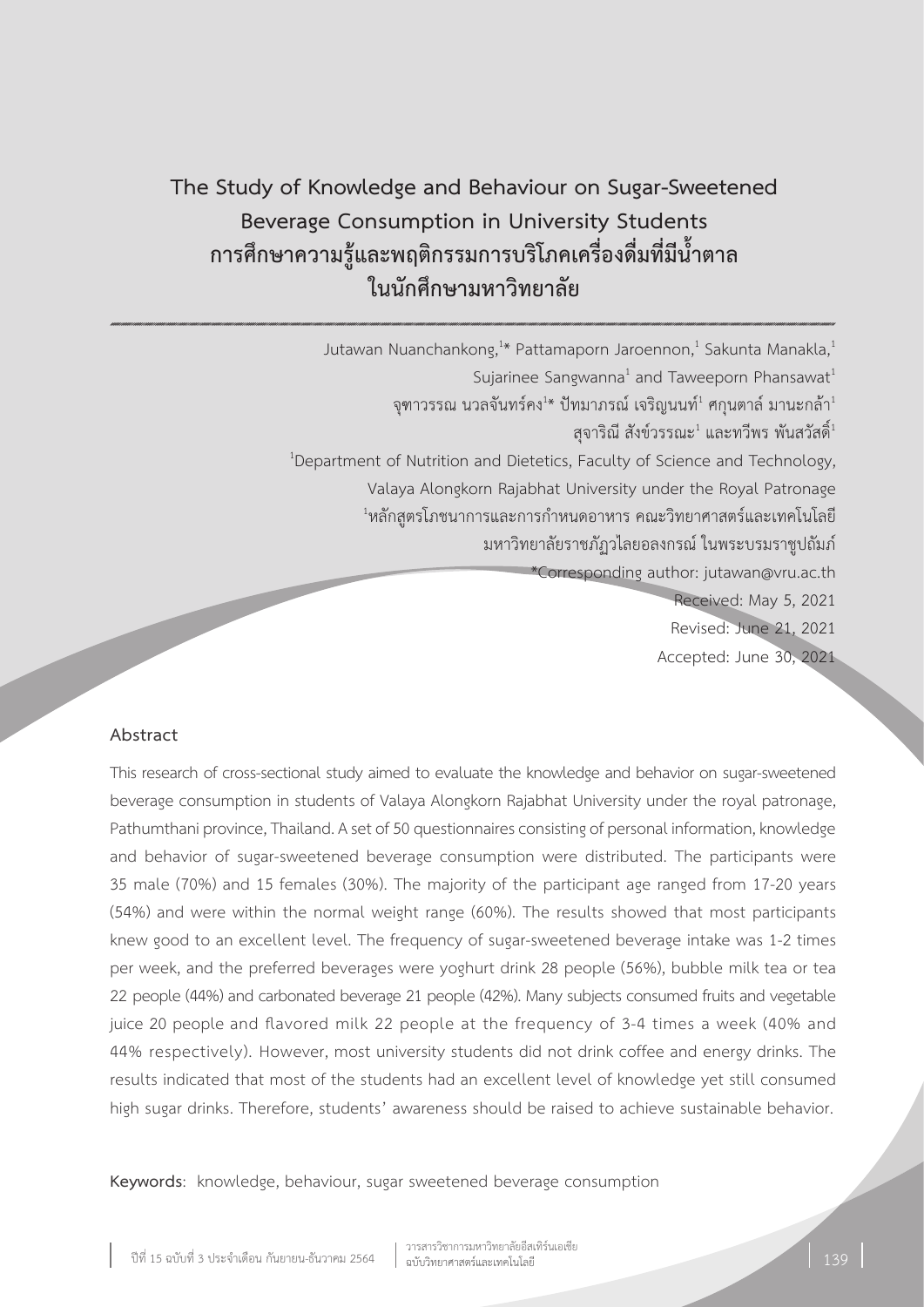# **บทคัดย่อ**

งานวิจัยนี้มีวัตถุประสงค์เพื่อศึกษาความรู้และพฤติกรรมการบริโภคเครื่องดื่มที่มีน�้ำตาลในนักศึกษามหาวิทยาลัยราชภัฏ ้วไลยอลงกรณ์ในพระบรมราชปถัมภ์ จังหวัดปทมธานี แบบสอบถามจำนวน 50 ชุด ถูกนำมาใช้เป็นเครื่องมือในการสำรวจ โดยประกอบด้วยข้อมูลทั่วไป ข้อมูลความรู้ และข้อมูลพฤติกรรมที่เกี่ยวกับการบริโภคเครื่องดื่มที่มีน�้ำตาล ผู้วิจัยท�ำ การส�ำรวจในกลุ่มตัวอย่างนักศึกษา 50 คน ซึ่งเป็นเพศชาย 35 คน (ร้อยละ 70) และเพศหญิง 15 คน (ร้อยละ30) กลุ่มตัวอย่างนักศึกษาส่วนใหญ่มีอายุอยู่ในช่วง 17-20 ปี ร้อยละ 54 และมีน้ำหนักปกติ ร้อยละ 60 ผลการวิจัยพบว่า กลุ่มตัวอย่างมีความรู้เกี่ยวกับการบริโภคเครื่องดื่มที่มีน�้ำตาลอยู่ในระดับดีถึงดีเยี่ยม ด้านความถี่ในการบริโภคเครื่องดื่มที่ มีน�้ำตาลพบว่า กลุ่มตัวอย่างส่วนใหญ่บริโภค 1-2 ครั้งต่อสัปดาห์ โดยเครื่องดื่มที่นิยมบริโภค ได้แก่ โยเกิร์ตพร้อมดื่ม 28 คน (ร้อยละ 56 ) ชานมไข่มุกหรือชา 22 คน (ร้อยละ 44) และเครื่องดื่มน�้ำอัดลม 21 คน (ร้อยละ 42) นอกจากนี้ ยังพบว่านักศึกษาบริโภคน�้ำผักและผลไม้ 20 คน รวมถึงนมปรุงแต่งรส 22 คน โดยมีความถี่ในการบริโภค 3-4 ครั้งต่อ สัปดาห์ (ร้อยละ 40 และ 44 ตามลำดับ) อย่างไรก็ตามกลุ่มตัวอย่างนักศึกษาไม่ดื่มกาแฟและเครื่องดื่มชูกำลัง แม้ว่า นักศึกษาส่วนใหญ่มีความร้ระดับดีเยี่ยมแต่ยังคงมีพฤติกรรมการบริโภคเครื่องดื่มที่มีน้ำตาลสง ดังนั้นจึงควรสร้าง ความตระหนักรู้ของนักศึกษาเพื่อให้เกิดการปรับพฤติกรรมการบริโภคที่ดีขึ้นอย่างที่ยั่งยืน

**ค�ำส�ำคัญ**: ความรู้ พฤติกรรม การบริโภคเครื่องดื่มที่มีน�้ำตาล



#### **Introduction**

Sugar sweetened beverages include drinks with added sugar such as soda, fruit drinks and energy drinks (Bleich & Vercammen, 2018). The WHO recommended that total added sugar consumption for adults and children must be not more than 5% of total daily energy intake or around six teaspoons of table sugar (World Health Organization (WHO), 2014). Consuming sugar sweetened beverages has showed negative health effects associated with metabolic disease, diabetes, cardiovascular disease, heart disease and nonalcoholic fatty liver disease (Narain, Kwok & Mama, 2016; Rippe, 2013). The frequency the consumption of sugar sweetened beverages of once or more times per day is associated with adverse health consequences in adults including obesity, type 2 diabetes, cardiovascular disease, dental caries, hypertension, dyslipidemia and

asthma (Park, Ayala, Sharkey & Blanck, 2019). This is especially of concern as beverage advertisement usually targets young adults and teens to market soft drinks, sports drinks and energy drinks. A study showed that adolescents and young adults consume more sugar-sweetened beverages than other groups of individuals (Wang, Bleich & Gortmaker, 2008). Moreover, previous studies have shown that the rate of consumption of sugar-sweetened beverages is increasing among the general population, most especially among young adults in developing and developed countries (Malik, Schulze & Hu, 2006). Sugar-sweetened beverages consumption is independently associated with weight gain in the Thai student university. Research and health promotion in Thailand and other economically transitioning countries should focus on reducing their contribution to population weight gain and to diet-related chronic diseases. Due to higher frequency of sugar sweetened beverages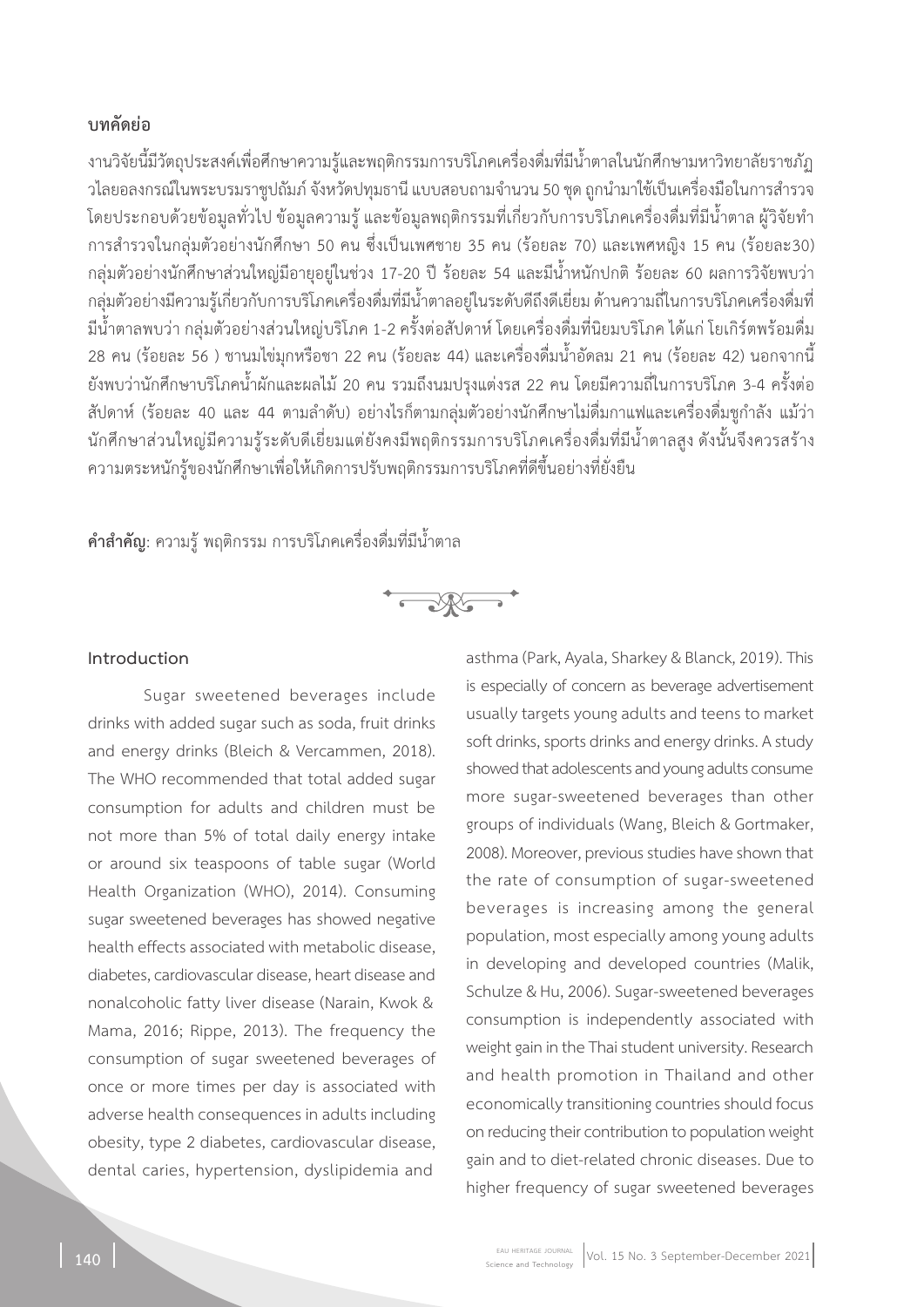consumption in 2005 was significantly associated with greater weight gain between 2005 and 2009 in all age groups and in both sexes; persons who consumed sugar sweetened beverages at least once a day in 2005 gained 0.5 kg more than those who consumed sugar sweetened beverages less than once a month (Lim et al., 2014). Considering the role of the health education, the student should be known sugar consumption. Thus, some student must receive inadequate education in diet and nutrition. Previous study reported sugarsweetened beverages consumption behavior in students of Valaya Alongkorn Rajabhat university under the royal patronage, Pathumthani province, Thailand in bad score of behavior and they need to improvement behavior (Mingmai, 2016). However, the levels of nutrition knowledge of sugar-sweetened beverages consumption behaviour in students have not been determined. At present, no study in Valaya Alongkorn Rajabhat University has assessed the knowledge and behaviour on sugar-sweetened beverage consumption.

Therefore, the research aimed to study the knowledge and behavior on sugar-sweetened beverages consumption in 50 students of Valaya Alongkorn Rajabhat university under the royal patronage, Pathumthani province, Thailand.

#### **Objective**

To study the knowledge and behaviour on sugar-sweetened beverage consumptions in 50 students of Valaya Alongkorn Rajabhat university under the royal patronage, Pathumthani province, Thailand.

#### **Literature Review**

Adolescence is a nutritionally vulnerable time period. Poor eating habits formed during adolescence can lead to obesity and diet-related diseases in later years. In addition, the high incidence of dieting behaviors can contribute to nutritional inadequacies and to the development of eating disorders (Luce & Motil, 2020). Previous study found Student University consumed tea coffee and soft drinks 1-3 times/week (64.1%). The students increase drank sugar sweetened beverage most student may be addicted to the sweet taste, resulting in the consumption of sugary drinks. (Phoowachinnapong et al, 2017)

#### **Conceptual frame work**

Conceptual frame work of this study was to evaluate the knowledge and behaviour on sugar-sweetened beverage consumption in students. Independent variable included gender and weight status and Dependent variable included knowledge and behaviour on sugar-sweetened beverage consumption.

#### **Methodology**

This research was a cross-sectional study using a questionnaire survey. The sample group of this research was students of Valaya Alongkorn Rajabhat university under the royal patronage, Pathumthani province, Thailand. The 50 participants were selected using purposive sampling from student, who attended food and nutrition counseling event by the department of nutrition and dietetics, faculty of science and technology from Valaya Alongkorn Rajabhat University under the Royal Patronage Pathumthani Province. The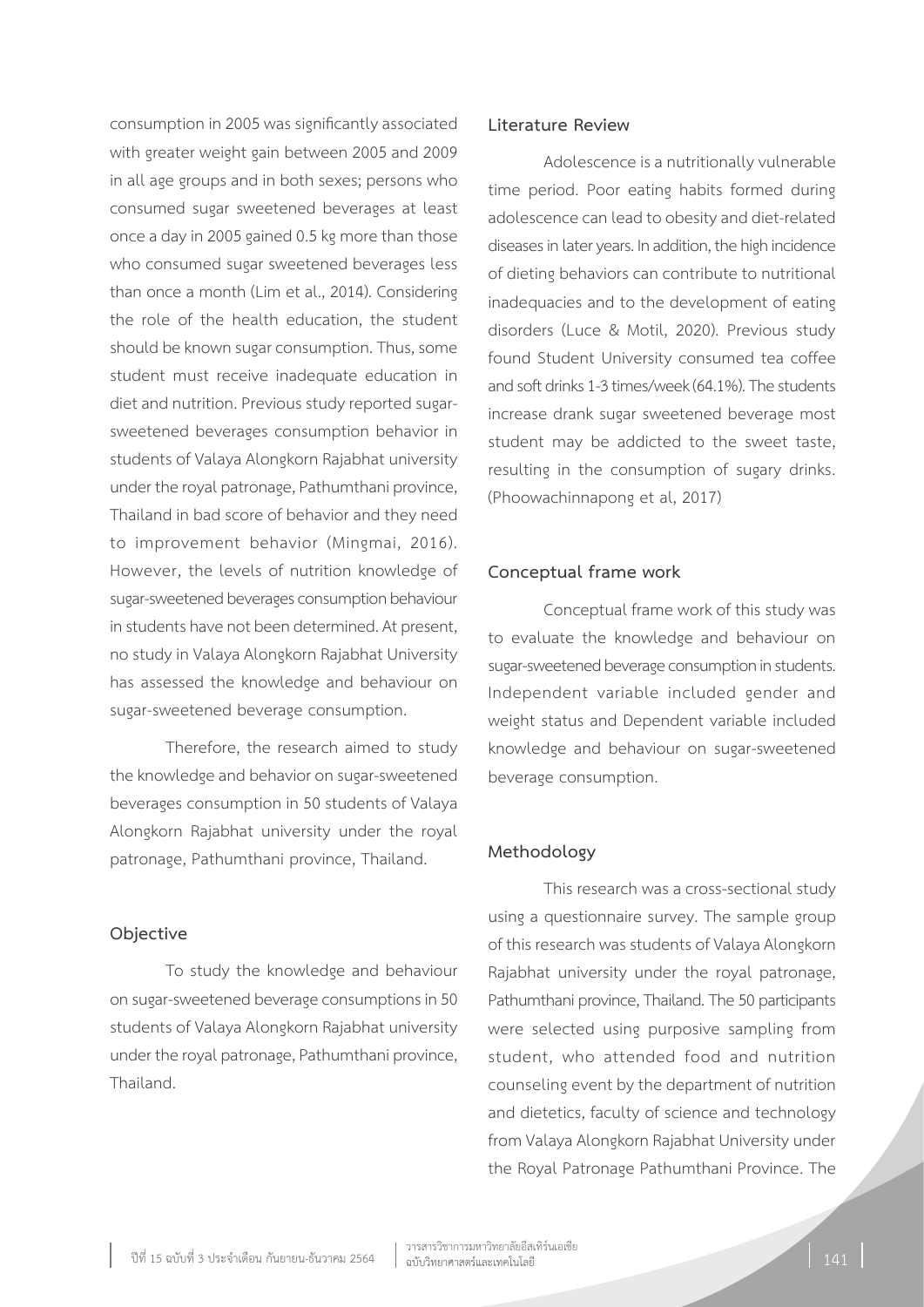questionnaire was divided into 3 parts. The first part, personal information, consisted of gender, age, weight status classified by BMI for Asian population (World Health Organization (WHO), 2004). and physical activity consist of exercise (3-4 time a week) and Non exercise (never or less than once a week). The second part, knowledge level of sugar-sweetened beverage consumption, consisted of 10 questions with answers to either "Yes" or "No". The questions based on nutrition knowledge of excessive sugar intake by Department of disease control Ministry of Public Health Thailand (Department of disease control Ministry of Public Health Thailand, 2011). Scoring of the correct and incorrect answers was given 1 and 0 points, respectively. The criteria of judgment were divided into 5 levels as follow:

| 80.01%-100.00%              | is the highest |
|-----------------------------|----------------|
| knowledge level (excellent) |                |
| 60.01%-80.00%               | is a high      |
| knowledge level (good)      |                |
| $40.01\% - 60.00\%$         | is a moderate  |
| knowledge level (average)   |                |
| 20.01%-40.00%               | is a low       |
| knowledge level (fair)      |                |
|                             |                |

00.00%-20.00% is the lowest knowledge level (need improvement)

The third part, the behaviour of sugar-sweetened beverage consumption following on dietary assessment method as food frequency. The questions consisted of a 8 item checklist adapted from the beverage intake

questionnaire (BEVQ) (Hedrick, et al, 2010). The questions were adjusted to type of sugar-sweetened beverage that mostly consumed by Thai students university. The frequency 4 levels were used including never, 1-2 time a week, 3-4 times a week and over 5 time a week. We created 3 part of questionnaire an online questionnaire.

The questionnaire online were clarified language before distributed for participant who attended food and nutrition counseling event and they be willing to answer for the questionnaire before data collection.

Complete data collection was achieved from 50 questionnaires. All data were analyzed using descriptive statistics consisting of frequency and percentage.

#### **Result**

The general information of 50 university student is shown in Table 1. The results showed that most of the participants were male (70%). The age ranged from 17-20 years for 54% of the total population. Most of the participants (60%) were within the normal weight range, followed by underweight (24%), overweight (6%), obesity class 1 (6%) and obesity (4%). The physical activity of most participants was non-exercise (58 %).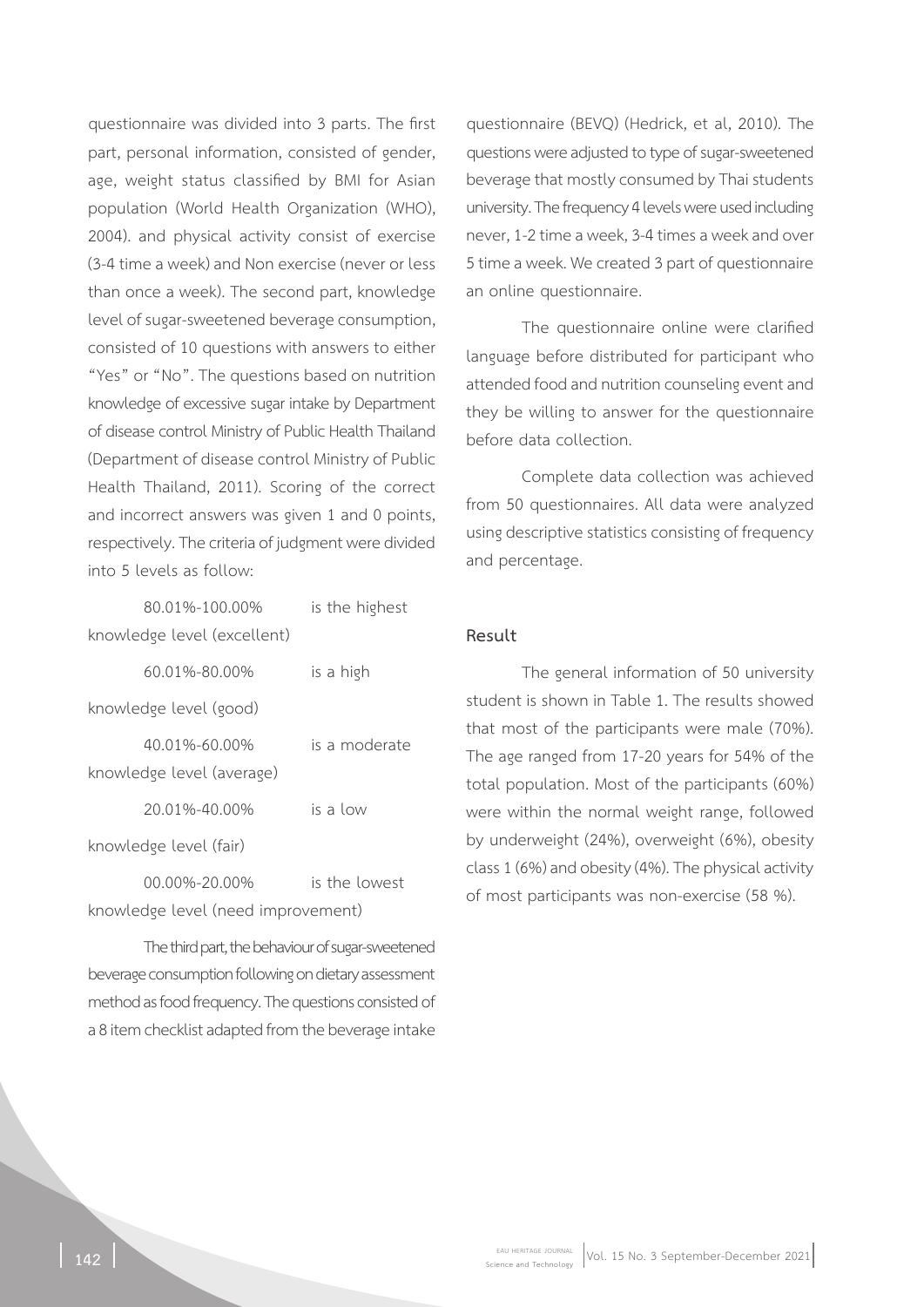#### **Table 1**

*Personal information (N=50)*

| Personal Information | N (% of all subjects) |
|----------------------|-----------------------|
| Gender               |                       |
| Male                 | 35 (70)               |
| Female               | 15(30)                |
| Age                  |                       |
| $17 - 20$            | 27(54)                |
| $21 - 25$            | 23(46)                |
| Weight Status        |                       |
| Underweight          | 12 (24)               |
| Normal weight        | 30(60)                |
| Overweight           | 3(6)                  |
| Obesity              | 2(4)                  |
| Obesity Class 1      | 3(6)                  |
| Physical Activity    |                       |
| Exercise             | 21 (42)               |
| Non Exercise         | 29 (58)               |

The knowledge levels of sugar-sweetened beverage consumption are shown in Table 2. The results showed that most participants' knowledge was at the excellent level, 98% knew that sugary drink is linked to higher risk of poor health, 96% knew that sugar-sweetened beverages intake caused diabetes, 92% knew that drinking sugar-sweetened beverages is associated with obesity and 86% knew that replacement of sugar-sweetened beverages with water decrease the risk of diabetes. At the good knowledge level, 80% knew that more than 6 teaspoons of sugar is added to sugar-sweetened beverages, 78% knew about exercise reduces blood glucose, 76% knew

that sugar is carbohydrates and source of energy and 62% knew that sugar-sweetened beverages accelerate cell aging. Moreover, two questions scored average knowledge level, which were maximum sugar intake of 6 teaspoons per day (50%) and fructose intake increases satiety (44%).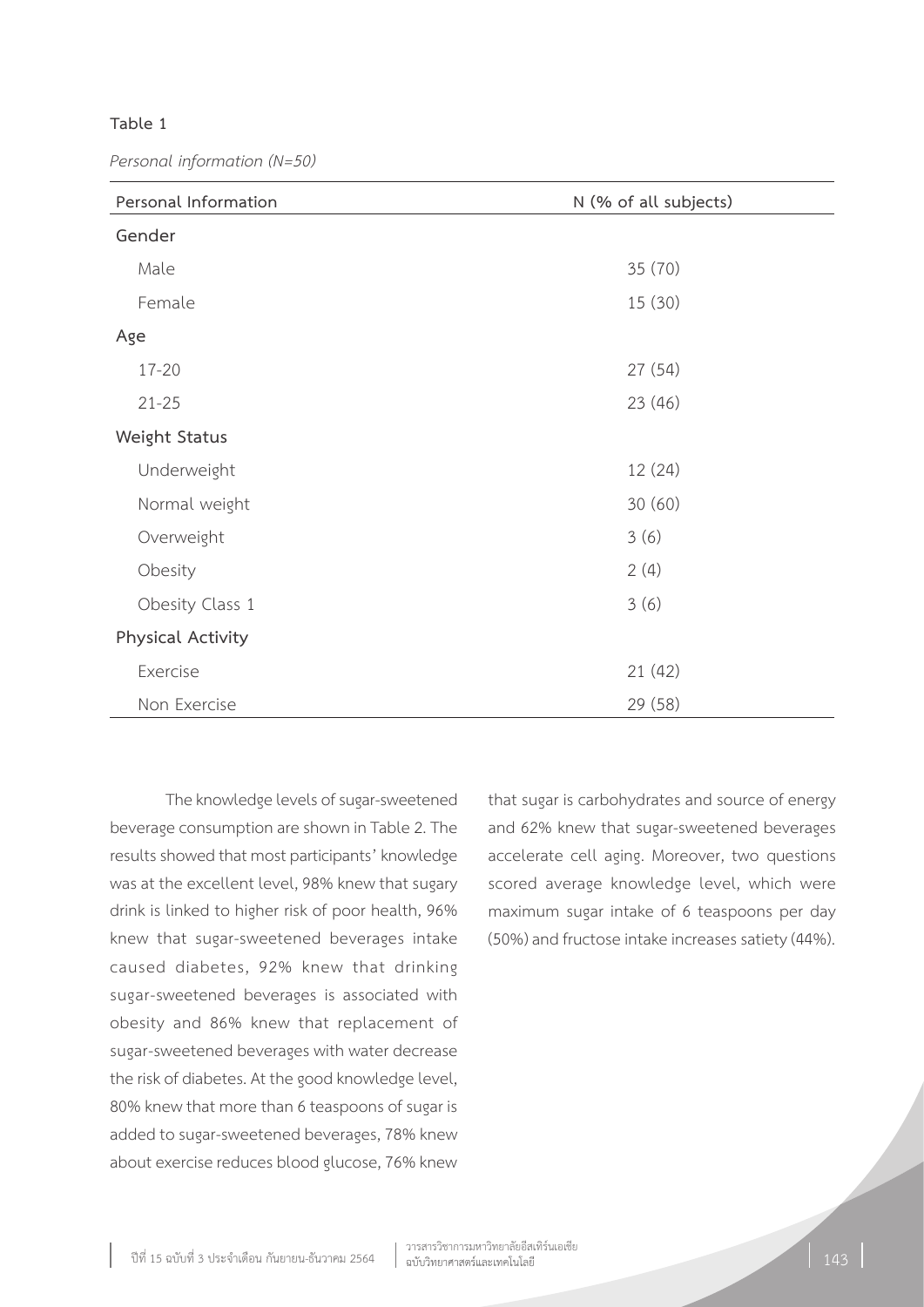## **Table 2**

*Knowledge levels of sugar-sweetened beverage consumption (N=50)*

| Knowledge of sugar-sweetened beverage consumption                                         | Correct<br>N(% ) | Incorrect<br>(N %) | Knowledge<br>level |
|-------------------------------------------------------------------------------------------|------------------|--------------------|--------------------|
| 1. Drinking sugar-sweetened beverages is associated<br>obesity.                           | 46               | $\overline{4}$     | Excellent          |
|                                                                                           | (92)             | (8)                |                    |
| 2. WHO recommends a maximum of sugar intake 6<br>teaspoons per day.                       | 25               | 25                 | Average            |
|                                                                                           | (50)             | (50)               |                    |
| 3. Additional serving per day of sugary drink is linked<br>with higher risk of unhealthy. | 49               | $\mathbf{1}$       | Excellent          |
|                                                                                           | (98)             | (2)                |                    |
| 4. Sugar is carbohydrates and source of energy.                                           | 38               | 12                 | Good               |
|                                                                                           | (76)             | (24)               |                    |
| 5. Replacement of sugar-sweetened beverages with                                          | 43               | $\overline{7}$     | Excellent          |
| water decrease risk of diabetes.                                                          | (86)             | (14)               |                    |
| 6. Sugar-sweetened beverages inhibit cell aging                                           | 31               | 19                 | Good               |
|                                                                                           | (62)             | (38)               |                    |
| 7. sugar-sweetened beverages were added sugar over                                        | 40               | 10                 | Good               |
| 6 teaspoons                                                                               | (80)             | (20)               |                    |
| 8. Effects of exercise reduce blood glucose levels.                                       | 39               | 11                 | Good               |
|                                                                                           | (78)             | (22)               |                    |
| 9. Fructose intake increase satiety                                                       | 22               | 28                 | Average            |
|                                                                                           | (44)             | (56)               |                    |
| 10. Sugar-sweetened beverages intake caused diabetes                                      | 48               | 2                  | Excellent          |
|                                                                                           | (96)             | (4)                |                    |

The frequency of sugar-sweetened beverage intake is shown in Table 3. Most participants drank carbonated beverage (21 people), yogurt drink (28 people) and bubble milk tea or tea (22 people), 1-2 times per week. Many university students consumed fruit and vegetable juice (20 people)

as well as flavored milk (22 people) about 3-4 times a week. However, most participants did not drink coffee and energy drinks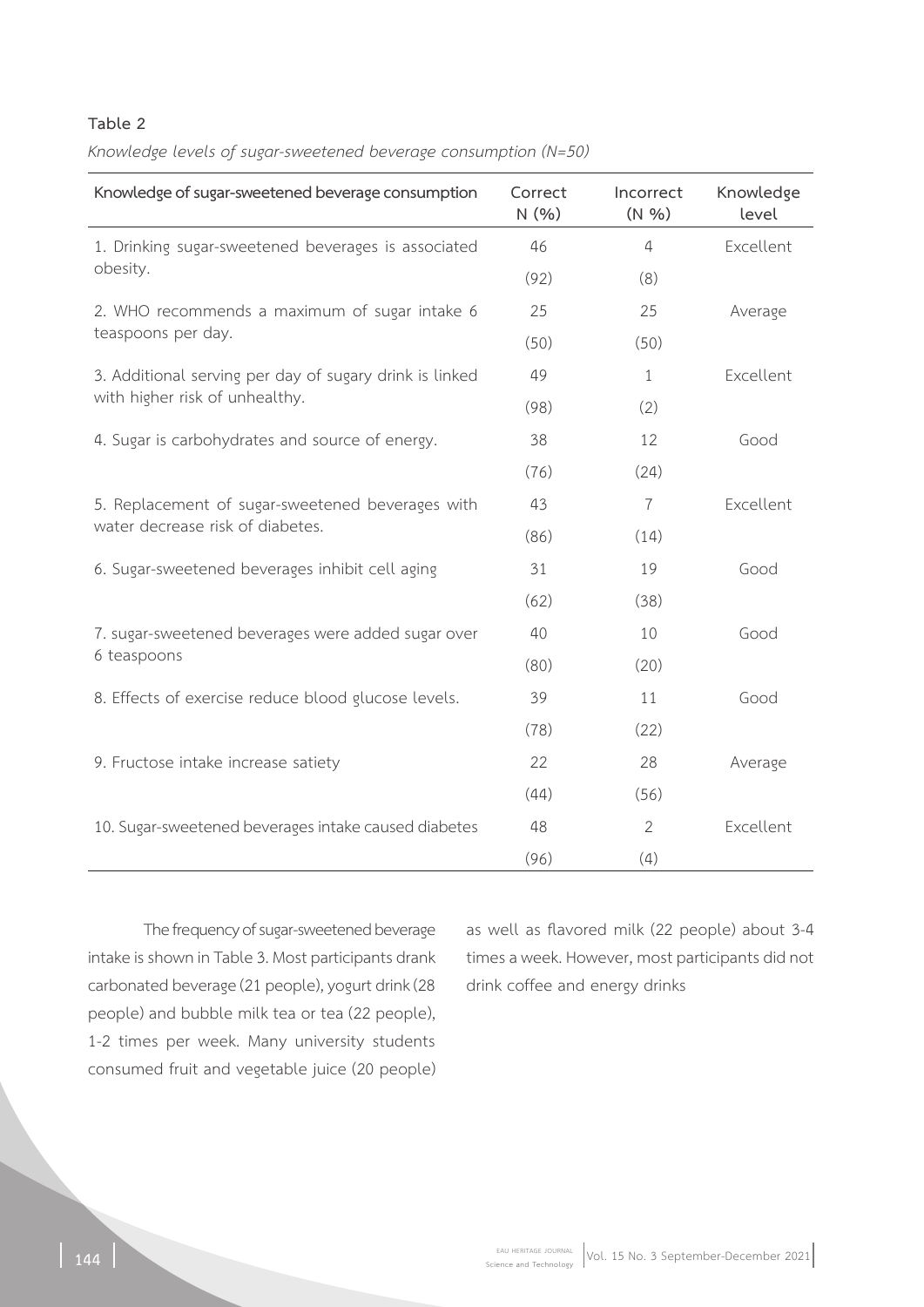|                                | Type of sugar-sweetened beverage Frequency of sugar-sweetened beverage intake (times per week) |                 |                 |                |
|--------------------------------|------------------------------------------------------------------------------------------------|-----------------|-----------------|----------------|
|                                | Over 5<br>N(%)                                                                                 | $3 - 4$<br>N(%) | $1 - 2$<br>N(%) | Never<br>N(% ) |
| 1. Carbonated beverage         | 10(20)                                                                                         | 14 (28)         | 21(42)          | 5(10)          |
| 2. Yogurt drink                | 4(8)                                                                                           | 12(24)          | 28 (56)         | 6(12)          |
| 3. Bubble milk tea or tea      | 8(16)                                                                                          | 17(34)          | 22(44)          | 3(6)           |
| 4. Coffee                      | 3(6)                                                                                           | 3(6)            | 21(42)          | 23(46)         |
| 6. Energy drink                | 3(6)                                                                                           | 7(14)           | 14 (28)         | 26(52)         |
| 7. Fruits and vegetables juice | 4(8)                                                                                           | 20(40)          | 19 (38)         | 7(14)          |
| 8. Flavoured milk              | 10(20)                                                                                         | 22(44)          | 16(32)          | 2(4)           |

## **Table 3**  *Frequency of sugar-sweetened beverage intake per week (N=50)*

#### **Discussions**

Most participants were male (70%) and the age ranged from 17 to 20 years old. That assume as sugar sweetened beverage consumption in male more than female. Consistent with the study from Gadah, et al, 2013 which reported that female had sweetened beverage consumption lower than male due to female were dietary restraint better than male.

The weight status of most subjects was of normal weight. This result was possibly because the participants were university students who have gained knowledge of consumption from various channel. Online social media accession in Generation Y's (aged 17-36 year old) has correlated with health literacy, interaction, decision making, changing behavior, applying and sharing of information (Putthisai, & Sasithanakornkae, 2019).

Most of the knowledge was excellent apart from the two questions that scored average including the maximum sugar intake of 6 teaspoons per day and fructose intake increases

satiety. Consistent with the study from Vichayanrat, Amornsuradech and Karawekpanyawong (2020) studied consumption of sugar-sweetened beverages and knowledge among dental students. Although dentist is one of the professionals who can advise the patient directly about sugar consumption but they found the topics that dental students knew the least were daily sugar intake recommended by the World Health Organization (WHO) and the amount of sugar calculation compared to WHO recommended guideline. More over individuals should be educated about health risks food products and should be more informed about foods containing HFCS (Taş, 2020).

Most of student never consumed coffee (46%) and energy drink (52%). The prevalence of sugar-sweetened beverages consumption of Public University in Malaysia found coffee and energy drink intake were 31.9 % and 87.5% at the frequency of no sugar-sweetened beverages intake per day (Ahmad et al, 2019). Moreover we found many subjects consumed fruits and vegetables juice 20 people (40%) as well as flavoured milk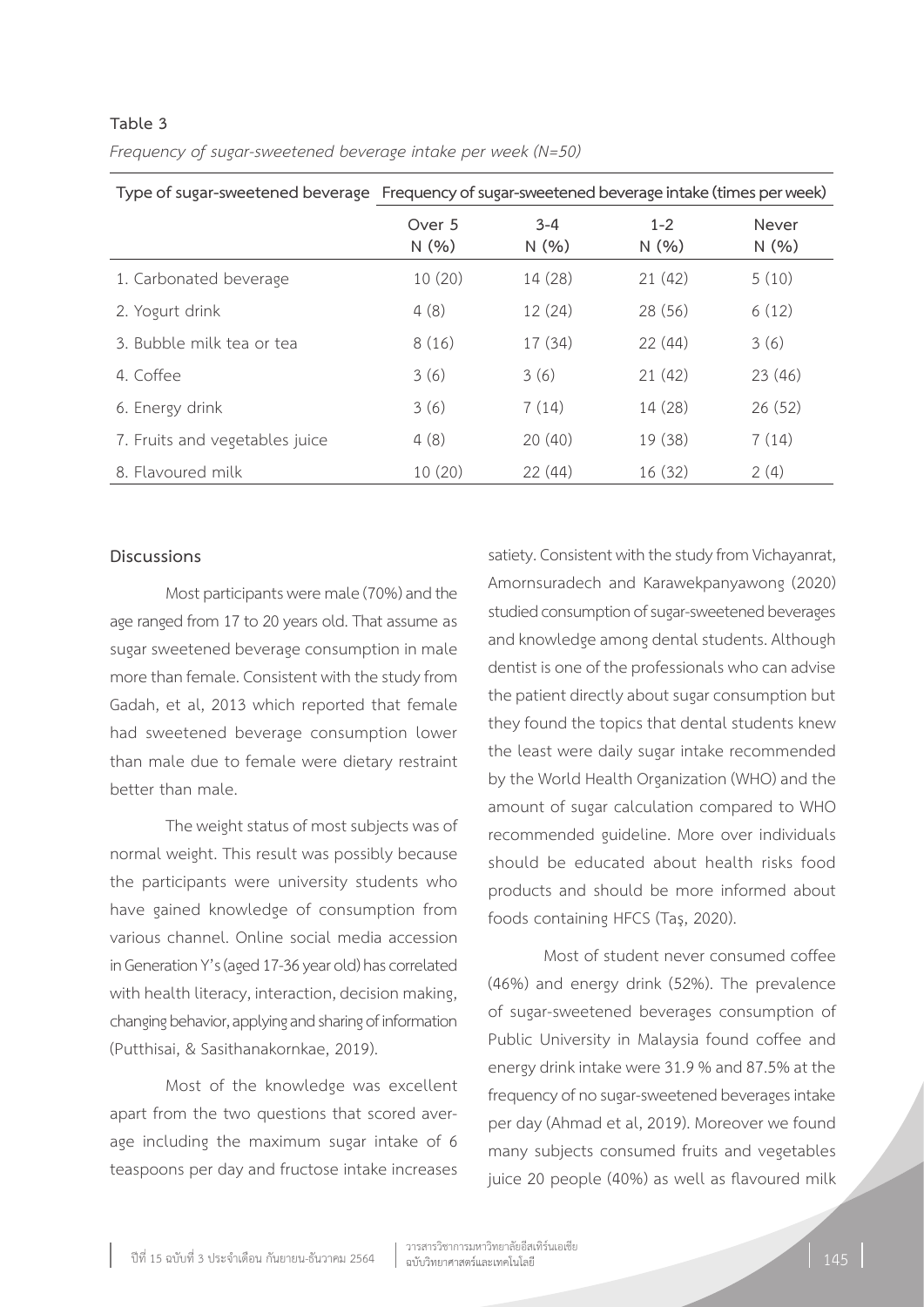22 people (44%) at the frequency of 3-4 times a week. Although fruit is an important of diet, many have come to consider fruit juice in the same category as sugar-sweetened beverages, such as soda, and become concerned about the role of the natural sugars in fruit juice in increasing the risk and severity of obesity. However 100% fruit juice (considered a part of total fruit servings) and its replacement with whole fruits equivalents associated with better diet quality and higher nutrient intake (Agarwal, Fulgoni & Welland , 2019).

#### **Conclusion**

Although the study found results indicated that most of the students had an excellent level of knowledge of sugar-sweetened beverage consumption and yet still consume high sugar drinks. Therefore, students' awareness should be raised to achieve a sustainable behaviour.

#### **Recommendation**

We recommend that these pieces knowledge should be emphasized in a classroom so students become more aware of the risk of sugar consumption. Moreover, university students should also learn that consuming fructose destroys the liver's system and suppresses the Leptin hormone, causing overeating (Facey, Dilworth & Irving, 2017). Moreover, consuming sugar-sweetened beverage 3-4 times per week or more may result in abdominal obesity (Anari, Amani & Veissi, 2017). Most of student had preference of fruit and vegetables juice intake so they should be select juice from 100% fruit juice (considered a part of total fruit servings) for heaths.

The limitation of this study was small sample size was not to represent for another group. We suggest that studied in large population.



#### **References**

- Agarwal, S., Fulgoni Iii, V. L., & Welland, D. (2019). Intake of 100% fruit juice is associated with improved diet quality of adults: NHANES 2013-2016 Analysis. *Nutrients, 11*(10), 2513. https://doi.org/10.3390/nu11102513
- Ahmad, N., Zuki, A-M M., Azahar, N. A., Khor, B. H., & Minhat, H. S., (2019). Prevalence and factors associated with sugar-sweetened beverage intake among undergraduate students in a public university in Malaysia. *Pakistan Journal of Nutrition, 18*(4), 354-363. doi: 10.3923/pjn.2019.354.363
- Anari, R., Amani, R., & Veissi, M. (2017). Sugar-sweetened beverages consumption is associated with abdominal obesity risk in diabetic patients. *Diabetes & Metabolic Syndrome: Clinical Research & Reviews, 11*(1), 675-678. doi: 10.1016/j.dsx.2017.04.024.
- Bleich, S. N., & Vercammen, K. A. (2018). The negative impact of sugar-sweetened beverages on children's health: An update of the literature. *Biomed Central, 5*(6), 2-27. doi: 10.1186/s40608-017-0178-9.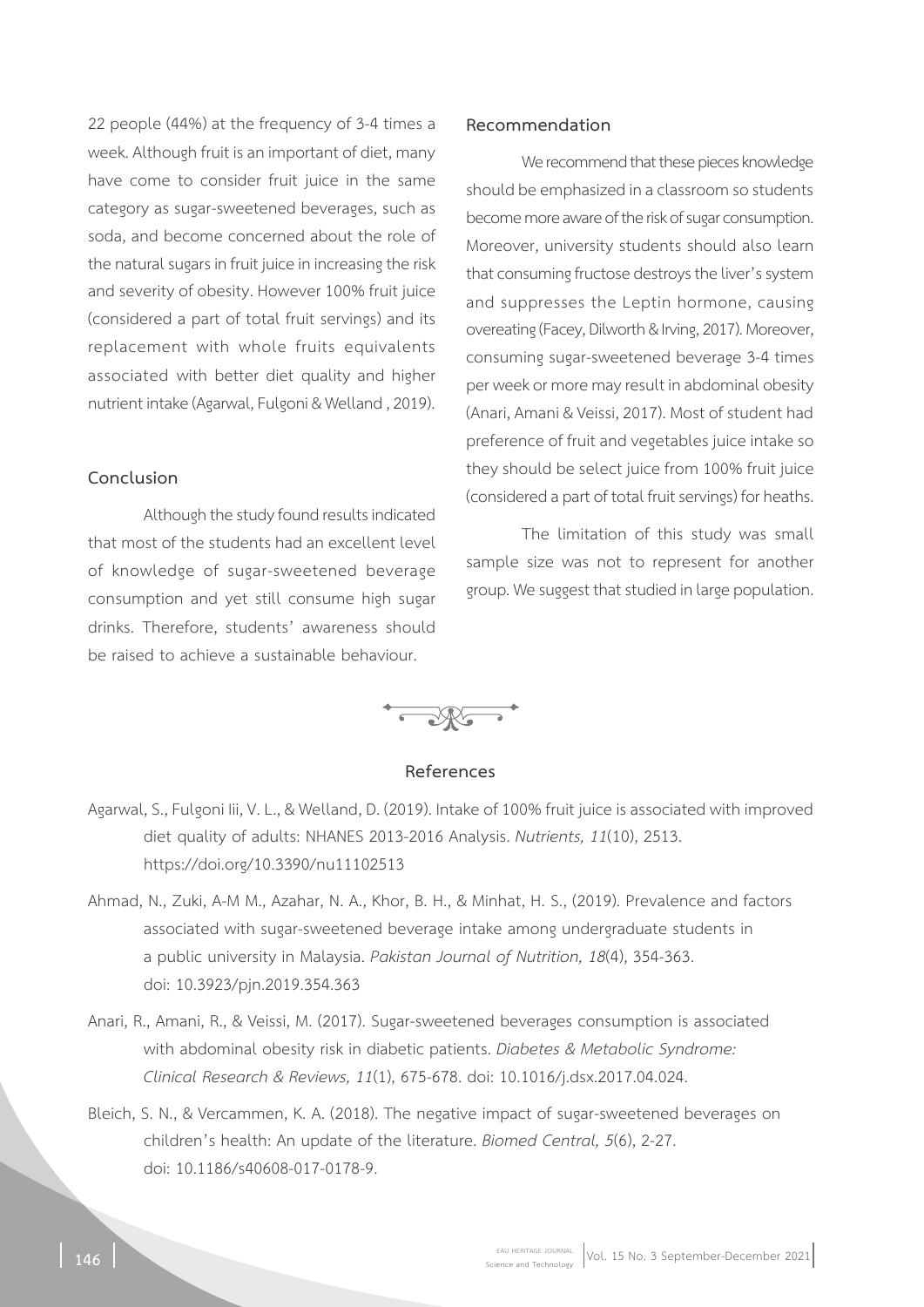- Department of disease control Ministry of Public Health Thailand. (2011). *Excessive sugar intake*. Retrieved from http://www.thaincd.com/document/file/download/knowledge/ExcessiveSugar.pdf. (in Thai)
- Facey, A., Dilworth, L., & Irving, R. (2017). A review of the leptin hormone and the association with obesity and diabetes. *Journal of Diabetes and Metabolism, 8*(3), 2-3. doi:10.4172/2155-6156.1000727
- Gadah, N. S., Kyle, L. A., Smith, J. E., Brunstrom, J. M., & Rogers, P. J. (2013). Sugar-containing drinks. Why do men compensate more than women?. *Appetite, 71*, 475. doi:10.1016/j.appet.2013.06.025
- Hedrick, V. E., Comber, D. L., Estabrooks, P. A., Savla, J., & Davy, B. M. (2010). The beverage intake questionnaire: determining initial validity and reliability. *Journal of the American Dietetic Association, 110*(8), 1227–1232. https://doi.org/10.1016/j.jada.2010.05.005
- Lim, L., Banwell, C., Bain, C., Banks, E., Seubsman, S. A., Kelly, M., Yiengprugsawan, V., & Sleigh, A. (2014). Sugar sweetened beverages and weight gain over 4 years in a Thai national cohort--a prospective analysis. *PloS one, 9*(5), e95309. https://doi.org/10.1371/journal.pone.0095309
- Luce D. D., & Motil K. J. (2020). *Adolescent eating habits*. Retrieved from https://www.uptodate.com/ contents/adolescent-eating-habits
- Malik, V. S., Schulze, M. B., & Hu, F. B. (2006). Intake of sugar-sweetened beverages and weight gain: A systematic review. *The American journal of clinical nutrition, 84*(2), 274–288. https://doi.org/10.1093/ajcn/84.1.274
- Mingmai, K., Detboon, P., & Jumneansuk, A. (2016). The survey of health behaviors among students in Valaya Alongkorn Rajabhat University Under the Royal Patronage, Pathumthani Province. *Proceeding of the 7th Acedemic Meeting National and Imternational Conference, Suan Sunadha Rajabhat University* (pp. 2598-2611). Bangkok: Suan Sunadha Rajabhat University. (in Thai)
- Narain, A., Kwok, C. S., & Mamas, M. A. (2016). Soft drinks and sweetened beverages and the risk of cardiovascular disease and mortality: a systematic review and meta-analysis. *International Journal of Clinical Practice, 70*(10), 791–805. https://doi.org/10.1111/ijcp.12841
- Park, S., Ayala, G. X., Sharkey, J. R., & Blanck, H. M. (2019). Knowledge of health conditions associated with sugar-sweetened beverage intake is low among US Hispanic Adults. *American Journal of Health Promotion: AJHP, 33*(1), 39–47. https://doi.org/10.1177/0890117118774206
- Phoowachinnapong, R., Lowirakorn, S., & Uttamavatin, P. (2017). Consumption behavior of Calcium rich nutrient by students of Faculty of Public Health, Khon Kaen University. *KKU Journal for Public Health Research, 10*(3), 23-31. (in Thai)